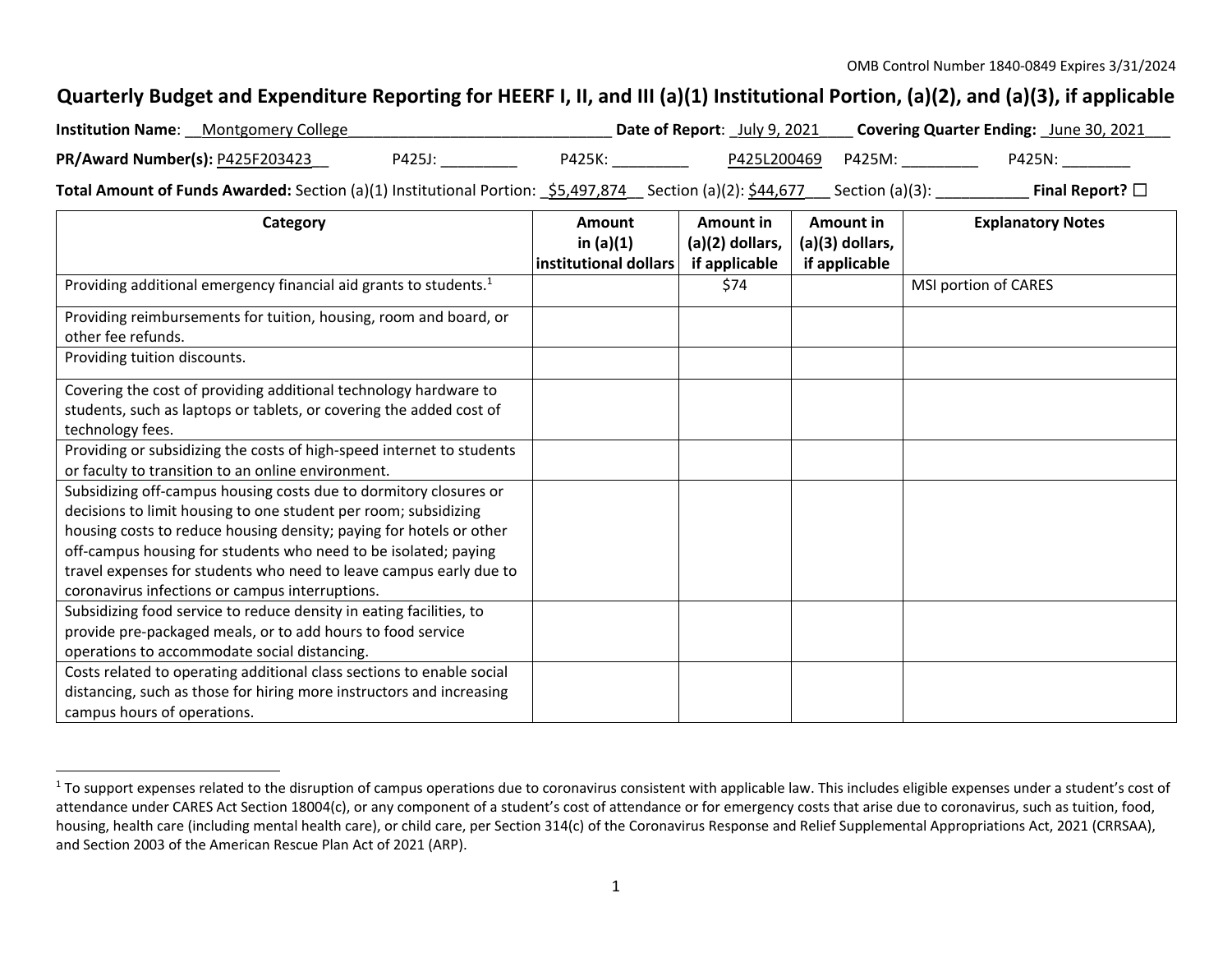OMB Control Number 1840‐0849 Expires 3/31/2024

| Category                                                                                                                                                                                                                                                                     | <b>Amount</b><br>in $(a)(1)$ | Amount in<br>$(a)(2)$ dollars, | Amount in<br>(a)(3) dollars, | <b>Explanatory Notes</b>                                                                                                                                                                                              |
|------------------------------------------------------------------------------------------------------------------------------------------------------------------------------------------------------------------------------------------------------------------------------|------------------------------|--------------------------------|------------------------------|-----------------------------------------------------------------------------------------------------------------------------------------------------------------------------------------------------------------------|
|                                                                                                                                                                                                                                                                              | institutional dollars        | if applicable                  | if applicable                |                                                                                                                                                                                                                       |
| Campus safety and operations. <sup>2</sup>                                                                                                                                                                                                                                   |                              |                                |                              |                                                                                                                                                                                                                       |
| Purchasing, leasing, or renting additional instructional equipment<br>and supplies (such as laboratory equipment or computers) to reduce                                                                                                                                     | \$11,028                     |                                |                              | Microbiology lab equipment and<br>supplies.                                                                                                                                                                           |
| the number of students sharing equipment or supplies during a class<br>period and to provide time for disinfection between uses.                                                                                                                                             |                              |                                |                              |                                                                                                                                                                                                                       |
| Replacing lost revenue from academic sources. <sup>3</sup>                                                                                                                                                                                                                   |                              |                                |                              |                                                                                                                                                                                                                       |
| Replacing lost revenue from auxiliary services sources (i.e., cancelled<br>ancillary events; disruption of food service, dorms, childcare, or<br>other facilities; cancellation of use of campus venues by other<br>organizations, lost parking revenue, etc.). <sup>3</sup> |                              |                                |                              |                                                                                                                                                                                                                       |
| Purchasing faculty and staff training in online instruction; or paying<br>additional funds to staff who are providing training in addition to<br>their regular job responsibilities.                                                                                         |                              |                                |                              |                                                                                                                                                                                                                       |
| Purchasing, leasing, or renting additional equipment or software to<br>enable distance learning, or upgrading campus wi-fi access or<br>extending open networks to parking lots or public spaces, etc.                                                                       | \$339,132                    |                                |                              | WiFi access project, academic test<br>remote proctoring software.                                                                                                                                                     |
| Other Uses of (a)(1) Institutional Portion funds. <sup>4</sup>                                                                                                                                                                                                               | \$51,713                     |                                |                              | Compensation and benefits costs for<br>remote advising and placement for<br>ESL and English courses.<br>Compensation for online instructors<br>for non-credit course. Laptops for<br>faculty and ancillary equipment. |

<sup>&</sup>lt;sup>2</sup> Including costs or expenses related to the disinfecting and cleaning of dorms and other campus facilities, purchases of personal protective equipment (PPE), purchases of cleaning supplies, adding personnel to increase the frequency of cleaning, the reconfiguration of facilities to promote social distancing, etc.

<sup>&</sup>lt;sup>3</sup> Please see the Department's HEERF Lost Revenue FAQs (March 19, 2021) for more information regarding what may be appropriately included in an estimate of lost revenue.

<sup>&</sup>lt;sup>4</sup> Please post additional documentation as appropriate and briefly explain in the "Explanatory Notes" section. Please note that funds for (a)(1) Institutional Portion may be used to defray expenses associated with coronavirus (including lost revenue, reimbursement for expenses already incurred, technology costs associated with <sup>a</sup> transition to distance education, faculty and staff trainings, and payroll).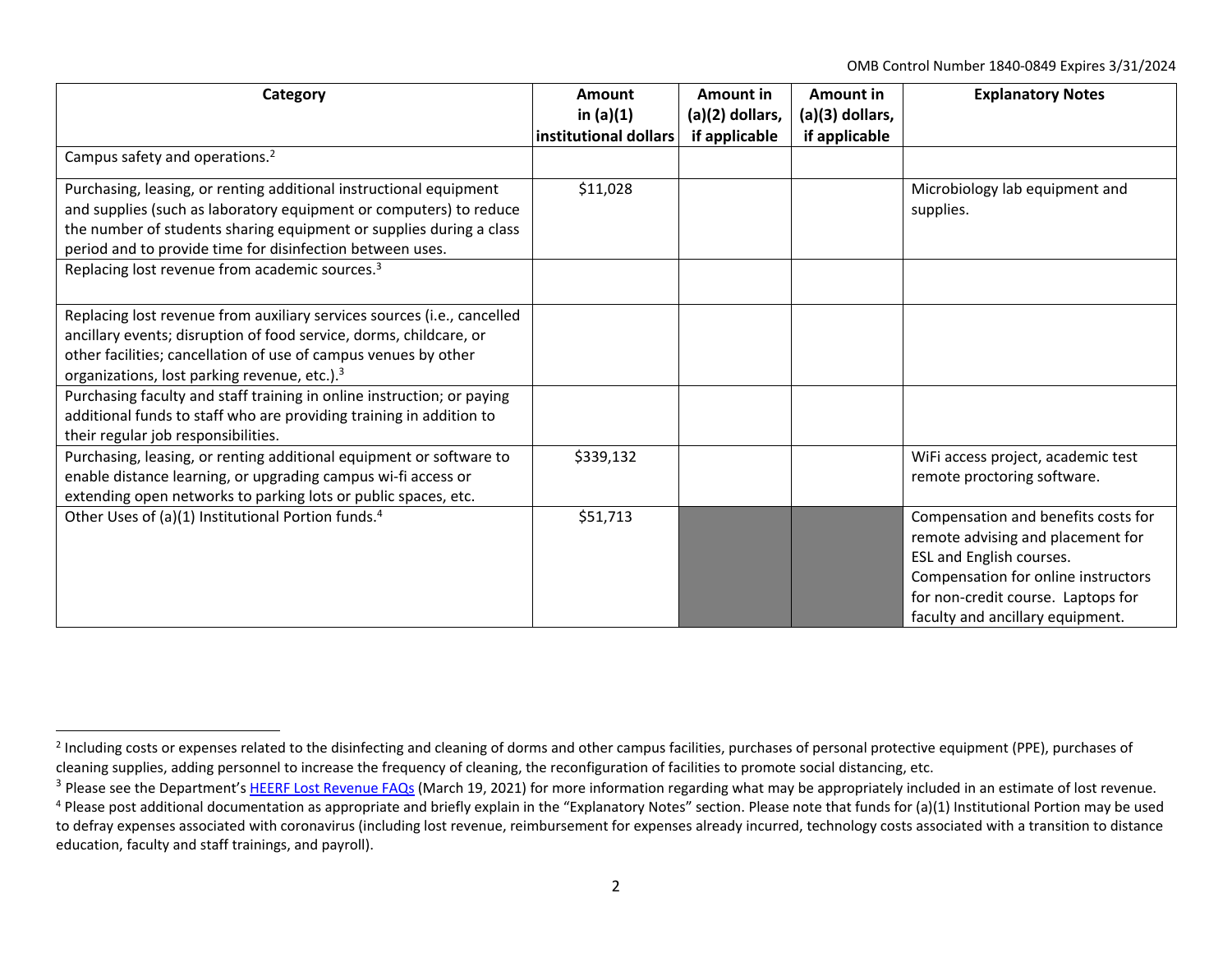OMB Control Number 1840‐0849 Expires 3/31/2024

| Category                                                          | <b>Amount</b>         | Amount in         | Amount in       | <b>Explanatory Notes</b> |
|-------------------------------------------------------------------|-----------------------|-------------------|-----------------|--------------------------|
|                                                                   | in $(a)(1)$           | $(a)(2)$ dollars, | (a)(3) dollars, |                          |
|                                                                   | institutional dollars | if applicable     | if applicable   |                          |
| Other Uses of (a)(2) or (a)(3) funds, if applicable. <sup>5</sup> |                       |                   |                 |                          |
|                                                                   |                       |                   |                 |                          |
| <b>Quarterly Expenditures for Each Program</b>                    | \$401,873             | \$74              |                 |                          |
|                                                                   |                       |                   |                 |                          |
| <b>Total of Quarterly Expenditures</b>                            | \$401,947             |                   |                 |                          |

## **Form Instructions**

*Completing the Form*: On each form, fill out the institution of higher education (IHE or institution) name, the date of the report, the appropriate quarter the report covers (September 30, December 31, March 31, June 30), the 11‐digit PR/Award Number (number is found in Box 2 of your Grant Award Notification (GAN)) for each HEERF grant funding stream as applicable, the total amount of funds awarded by the Department (including reserve funds if awarded), and check the box if the report is <sup>a</sup> "final report." Institutions that expended HEERF grant funds during the calendar quarter from January 1 – March 30, 2021 are required to post the quarterly report that involved the expenditure of HEERF II CRRSAA and HEERF I CARES Act funds. The Department did not previously affirmatively indicate this reporting requirement was in place for HEERF II CRRSAA funds. As such, institutions may have until the end of the second calendar quarter, June 30, 2021, to post these retroactive reports if they have not already done so. For the July 10, 2021 quarterly reporting deadline, institutions are encouraged, but not required to, submit the quarterly reports (this institutional reporting form and the student quarterly report) to the Department by emailing those reports as PDF attachments to <u>HEERFreporting@ed.gov</u>.

In the chart, an institution must specify the amount of expended HEERF I, II, and IIII funds for each funding category: (a)(1) Institutional Portion; (a)(2), and (a)(3), if applicable. (a)(2) funds include Assistance Listing Numbers (ALNs) 84.425J (Historically Black Colleges and Universities (HBCUs)), 84.425K (Tribally Controlled Colleges and Universities (TCCUs)), 84.425L (Minority Serving Institutions (MSIs)), 84.425M (Strengthening Institutions Program (SIP)); (a)(3) funds are for ALN 84.425N (Fund for the Improvement of Postsecondary Education (FIPSE) Formula Grant) and 84.425S (SAIHE). Each category is deliberately broad and may not capture specific grant program requirements. Explanatory footnotes help clarify certain reporting categories. While some itemsin the chart are blocked out, please note that the blocking of such items is consistent with Department guidance and FAQs and is not definitive. Provide brief explanatory notes for how funds were expended, including the title and brief description of each project or activity in which funds were expended. Do not include personally identifiable information (PII). Calculate the amount of the (a)(1) Institutional Portion, (a)(2) and (a)(3) funds in the "Quarterly Expenditures for each Program" row, and the grand total of all three in the "Total of Quarterly Expenditures" row. Round expenditures to the nearest dollar.

*Posting the Form*: This form must be conspicuously posted on the institution's primary website on the same page the reports of the IHE's activities as to the emergency financial aid grants to students made with funds from the IHE's allocation under (a)(1) of the CARES Act, CRRSAA, and ARP (Student Aid Portion) are

<sup>&</sup>lt;sup>5</sup> Please post additional documentation as appropriate and briefly explain in the "Explanatory Notes" section. Please note that funds for (a)(2) and (a)(3) may be used to defray expenses associated with coronavirus (including lost revenue, reimbursement for expenses already incurred, technology costs associated with <sup>a</sup> transition to distance education, faculty and staff trainings, and payroll).